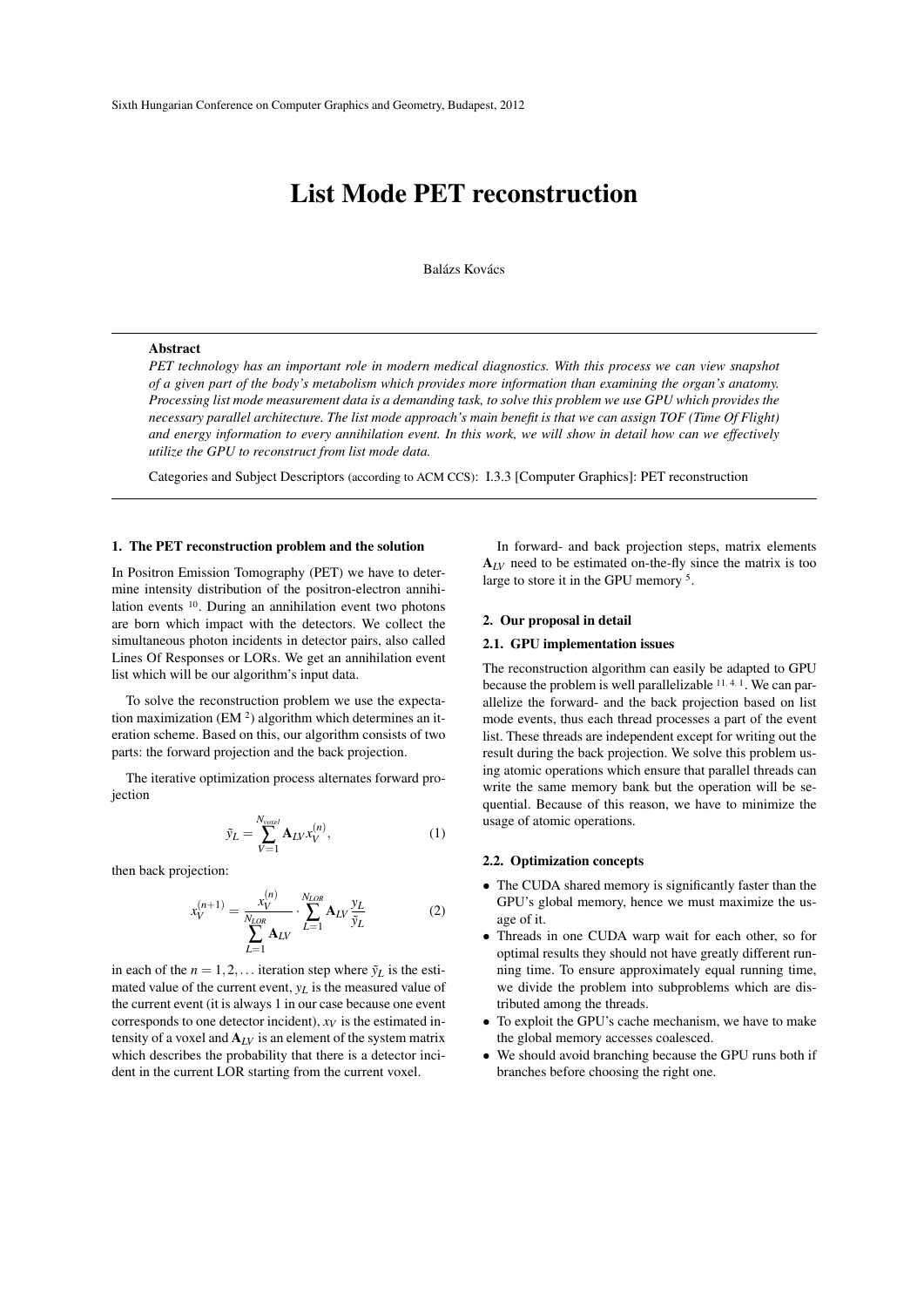• The constant data (the detectors' and the voxel array's properties) should be stored in the constant memory of the GPU.

Regarding the listed concepts we build the algorithm the following manner <sup>9</sup>:

- 1. We sort the list mode events into three groups according to their dominant direction which is a cartesian coordinate direction whose scalar product with the event's direction is the greatest. This method helps us to fraction the problem into smaller pieces and improves the synchronization of the threads.
- 2. The voxel array is too big to be stored in the shared memory, thus, the kernels process the voxel array slice by slice. These slices' direction is determined by the current event group's dominant direction. We process the three event groups sequentially. A slice is small enough to fit in the shared memory, which is much faster than the global memory. Each multiprocessor loads a slice from the voxel array (one thread loads some of the voxels) which acts as a local cache. The more we can parallelize the problem the better, but if one thread processes only one event, there would be unnecessarily many global memory reads for one thread. So we have to find how many events should be processed by one thread keeping in mind that all of the GPU's multiprocessors should be in action but one thread should compute the most possible events' contribution.
- 3. We use a Tube Of Response (TOR or projection tube) for every event to model the positron range effect. The event's contribution to the voxels in the TOR is weighted with a Gaussian function. Every thread runs a double forloop for each slice-event pair and because the events are selected into groups the for-loop processes all of the voxels which the event's TOR contains if the for-loop length is  $\sqrt{2}(T_W + S)$ , where  $T_W$  is the projection tube's width and *S* is the width of the slice (see figure 1). The reason of this is the angle between the event's and the current slice's direction is equal or less than 45*◦* .

The double for-loop can reach voxels which are outside the projection tube, these voxels are ignored depending on their distance from the voxel.

- 4. Because the projection tubes can intersect we have to use atomic operations in the back projection to refresh the voxel's value. Fortunately the new Fermi architecture GPUs support atomic operations on floating point numbers.
- 5. We store the list mode event list in the global memory. The memory accesses are coalesced because threads access the events sequentially.
- 6. In the back projection the Denom sum only depends on the geometry, thus, we can compute and store this value for all the voxels before starting the reconstruction. So if some of the events' geometry are the same, we don't have to compute the Denom several times.



Figure 1: *A slice and a event's projection tube's intersection*

### 2.3. Implementation

#### 2.3.1. Data structures

The method of the data storage is important regarding the algorithm's performance. We store all data in host and device memory because the kernels use the faster device memory, but we can only use the host memory to write out the computed results. We store the list mode events in a list and assign a structure to each event which contains the measured and computed value and the axial, tangential detector indexes which identify the event's geometry. Using these we can compute the event's detectors' physical coordinates inside the CUDA kernels. A list tipically contains ten millions of events. Our GPU's memory can store approximately 50 million events because one event structure contains 6 ints and 2 floats which is 32*B* and the GPU's memory is *≈* 1*.*5*GB*.

The voxel values are stored in 3D arrays. The Enum and Denom values of the voxel are stored seperately because Denom values are computed before starting the reconstruction and Enum values are computed at every iteration. The size of the array depends on the resolution which is 96x96x96 in our case. The voxel arrays are not stored in the device memory because we don't need the device memory's speed since each kernel rarely writes the voxel arrays between big computational loads. Instead of the device memory we use a special CUDA memory called pinned memory <sup>8</sup> . The arrays reserve *volumewidth · volumeheight · volumedepth ·* 2 *·* 4*B* memory which is  $\approx$  7*MB* if *volume*<sub>depth</sub> is 96.

On the newest generation Fermi architecture GPUs the shared memory's maximal size is 48*kB*. Unfortunately we can't use a 128x128x128 voxel array because one slice would be  $128 \cdot 128 \cdot 32bit \approx 65kB$ . These slices can't be loaded in parts to the shared memory because if a TOR contains voxels of other parts then we have to access the global memory to load these voxels which is much slower than the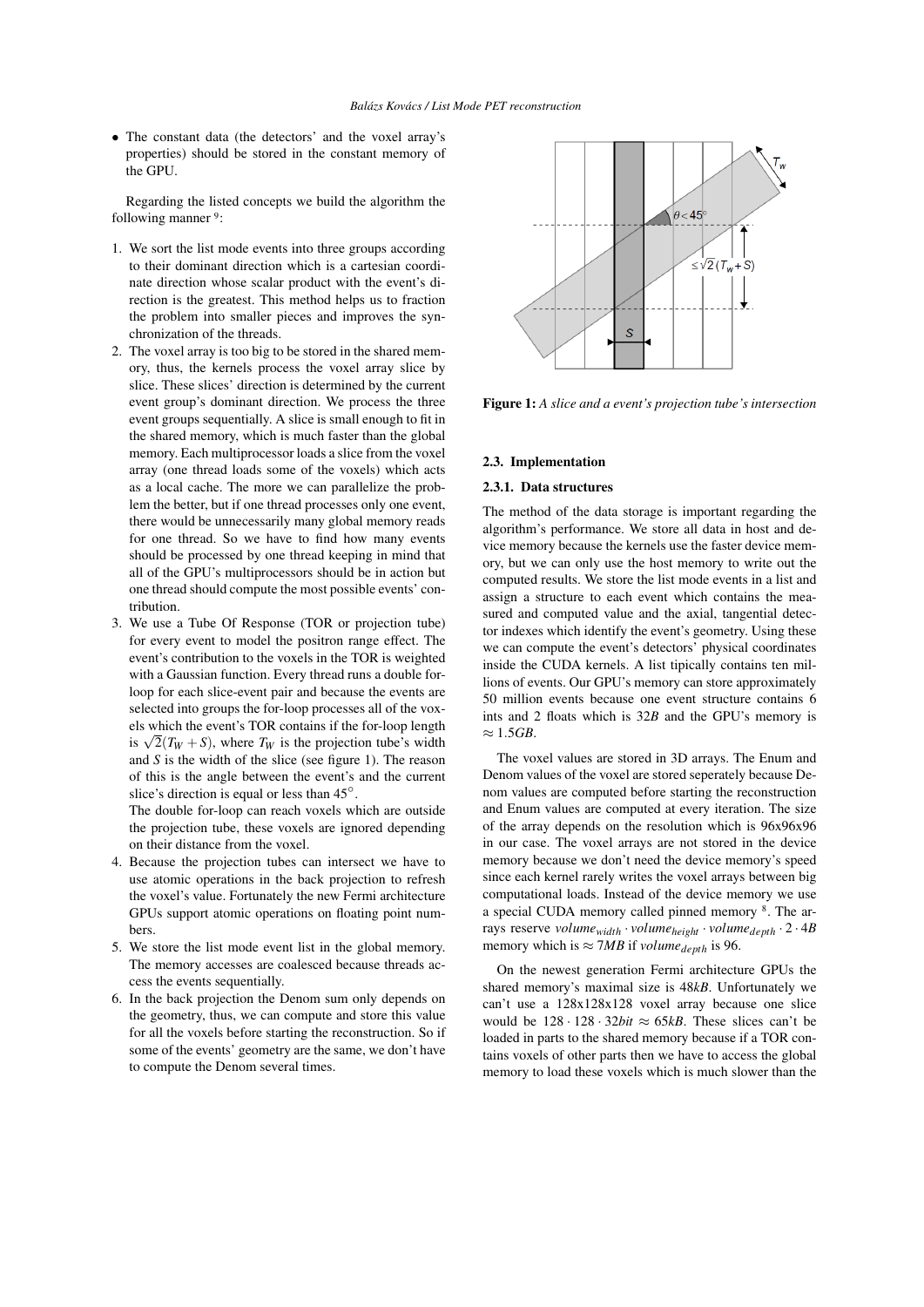shared memory. Because of this we run the reconstruction algorithm on voxel arrays with maximum 96x96x96 size.

# 2.4. OSEM

Most of the list mode PET measurements contain approximately one billion events. Because of the reasons stated above this list does not fit in the GPU's global memory and we can use only a little part of the complete measured information, thus, the reconstructed image's quality isn't decent. We can use the OSEM (Ordered Subset Expectation Maximization) technique to solve this problem <sup>3</sup>. The main idea of this is that we make subsets from the full event list and we run the algorithm with other subset in every iteration. With this method we can use a lot more measurement information not using more device memory. The reconstruction converges faster and the result will be more accurate. Of course we load all of the subsets to the host memory.

# 2.5. Initialization

To ensure the double for-loop's constant length, we select the events depending on their direction into three groups before starting the reconstruction. We simply iterate through the list and put the X dominant events to the beginning of the list using swapping. We do the same with the Y dominant ones, of course we put these after the X dominant group. After this the Z dominant part will be at the end of the list. We sort in place and we don't make a new list because the event list can occupy huge amount of memory, so it may not fit in the memory one more time. We run the forward projection and the back projection separately for all the three groups.

#### 2.5.1. Computing Denom

To compute the Denom value, we have to iterate through all LORs which are connected with the given voxel. We use only geometric information here, the LOR's measured and computed value is not important. Thus, the denom kernel don't process the event list but each thread computes one voxel's Denom value. The kernel searches all LORs which intersect with the given voxel so that it iterates through the given detector pairs and connects the current detectors' center points. To optimize this method we project the farther detector module's (secondary) corner points to the nearer detector module's (primary) plane, this intersection area determines the area of the intersection points of the primary detector module and the LORs which go through the voxel and the secondary detector module. Thus we have to iterate through only this area, not the whole primary detector module's surface. For each primary detector and given voxel we draw a line from the primary detector through the voxel and intersect with the secondary detector module, as a result we get a LOR whose contribution is added to the Denom.



Figure 2: *The secondary detector module's projection to the primary.*

# 2.6. Forward projection

In the forward projection we compute an estimated value for every event in the list which is an intensity we would measure if we put the current voxel array inside the detector ring. We distribute the event list processing among the CUDA threads. This is a gathering algorithm, i. e., one thread computes an event's estimated value while it reads the memory several times but it writes only one memory bank which is not written by other parallel threads (see figure 3). Thus, we don't need to use atomic operations. Before calling the kernel, we initialize the events' estimated value with zero.



Figure 3: *The forward projection for one event*

The outline of the forward projection algorithm:

- 1. We choose the current slice and load it to the shared memory (we iterate through the slices with a for-loop).
- 2. We synchronize the threads in the block.
- 3. We pick the current event from the list.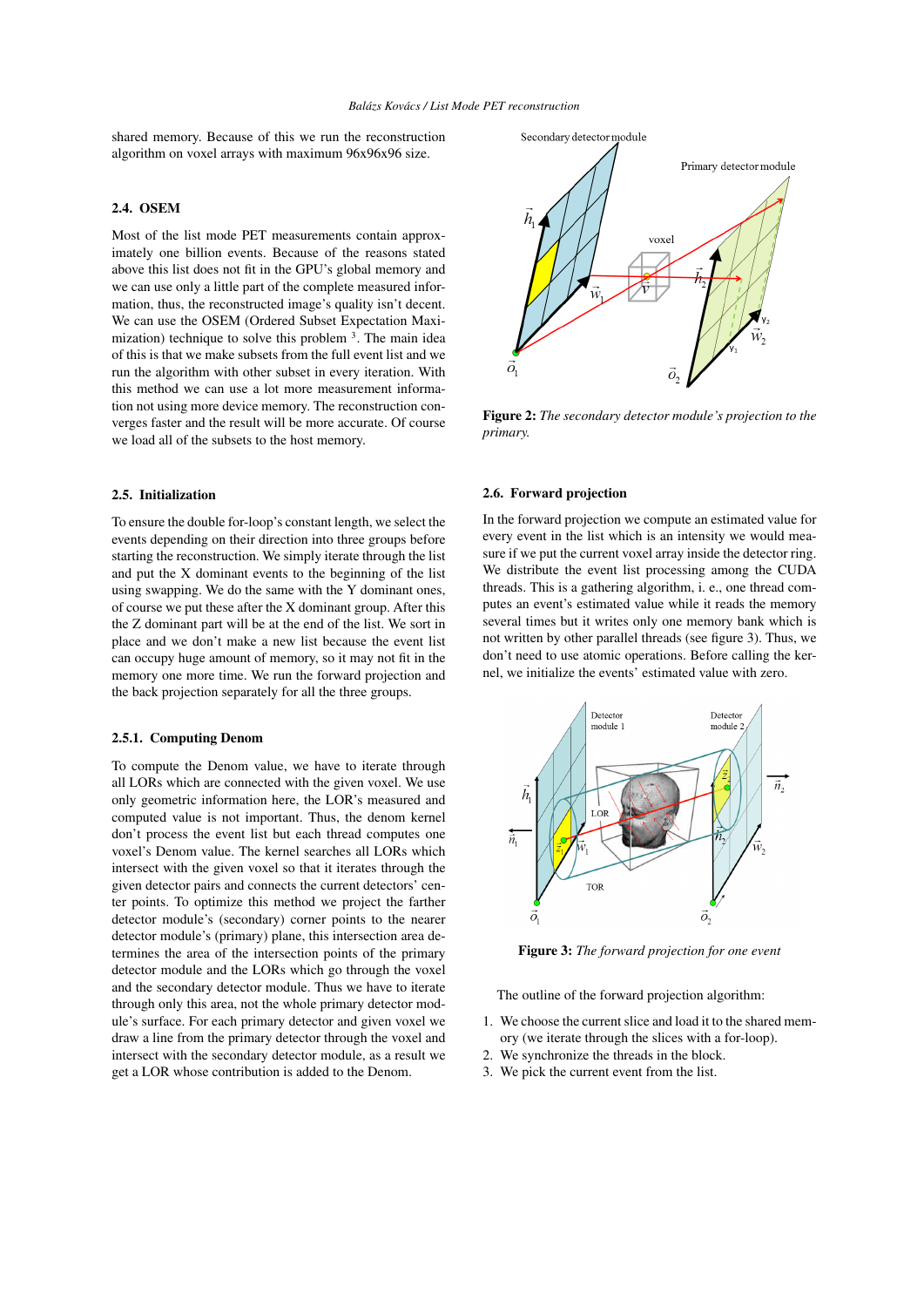- 4. Using the current event's detector coordinates we compute the event's physical position and intersection with the current slice.
- 5. We go through the voxels inside the intersection of the current event's projection tube and the current slice with a double for-loop.
- 6. We sum the contribution of these voxels. After the double for-loop we add this aggregate to the event's estimated value. We use a variable to store the aggregate, therefore we need only one global memory access when we set the event's new value.
- 7. We continue with the next event, start again from the 3. step.
- 8. We synchronize the threads in the block.
- 9. We continue with the next slice, start again from the 1. step.

Threads in one thread block uses one loaded slice together and every thread should load different values to the slice. Since the slice is two dimensional, a thread loads its part with a double for-loop so that it loads every *volumewidth/blockwidth*-th element in both for-loops (see figure 4). For example if  $volume_{width} = 96$  and  $block_{width} = 16$ then a thread loads every 6th element per dimension, so every 36th element.



Figure 4: *Loading one slice if volumeDim = [8, 8, 8] and blockDim = [4, 4].*

# 2.7. Back projection - Computing variable Enum

In the back projection, similar to the forward projection, we process the event list, however, this is a scattering algorithm, therefore we have to use atomic operations. The reason of this is that an event contributes to all the voxels' Enum value which is inside the event's projection tube (see figure 5), so different parallel threads try to write to the same memory area. Before starting the back projection kernel we initialize the Enum voxel array with zeros.

The algorithm looks like the following:

1. We choose the current slice and initialize the shared memory with zeros (we iterate through the slices with a for-loop).



Figure 5: *The back projection for one event*

- 2. We synchronize the threads in the block.
- 3. We pick the current event from the list.
- 4. Using the current event's detector coordinates we compute the event's physical position and intersection with the current slice.
- 5. We go through the voxels inside the intersection of the current event's projection tube and the current slice with a double for-loop.
- 6. For these voxels we add the event's contribution to them.
- 7. We continue with the next event, start again from the 3. step.
- 8. We synchronize the threads in the block.
- We add values stored in the shared memory to the Enum voxel array's corresponding voxels.
- 10. We synchronize the threads in the block.
- 11. We continue with the next slice, start again from the 1. step.

Like in the forward projection we use shared memory but we don't load the voxel array's values, but we add the slice's values, which is stored in the shared memory, to the voxel array's values. We can use the double for-loop and the indexing described in the forward projection (see figure 4).

Although the atomic operations are implemented in the hardware, we should avoid using them if possible. A decent solution is that every thread block starts to process a different slice, for example in every thread the slice's start index will be the thread block index. Therefore, when a slice's computation is finished and we start to add the slice's values to the Enum voxel array, less threads will try to write to the same global memory area because they write a part of a different slice per block.

In the back projection we have to use atomic add not only when we add to the Enum voxel array in the global memory, but when we increase the slice's values loaded in the shared memory. This time memory conflicts can occur between the block's threads. Since we use constant length for-loops to iterate through a given event's projection tube-slice inter-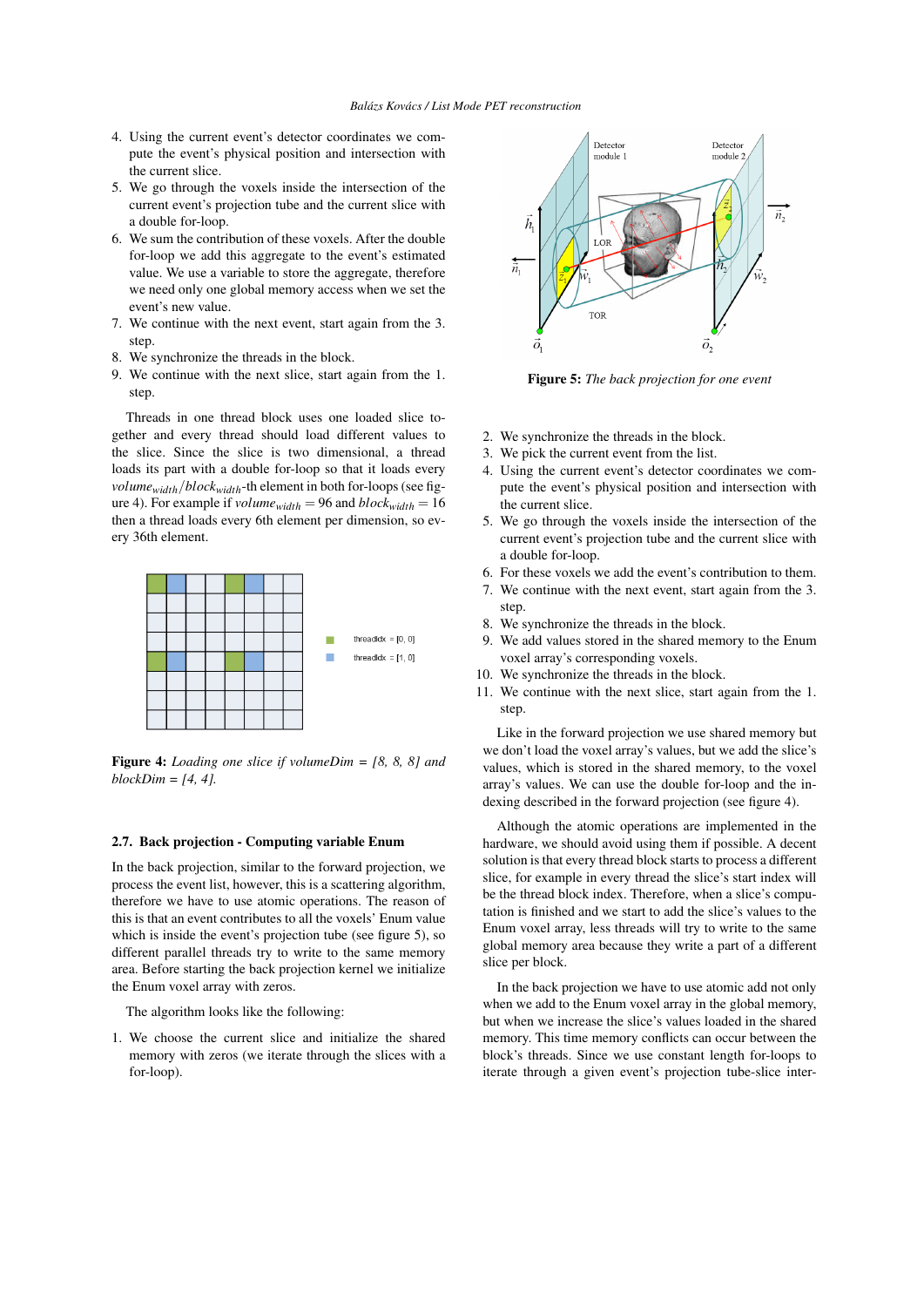

Figure 6: *No memory conflict occurs if the two LORs intersect the slice in different voxels. The TOR width is 3 voxels and volumeDim = [8, 8, 8]. The numbers in the table show how the double for-loop iterates through the TOR-slice intersection.*

section, therefore memory conflicts can only occur between two threads in the same block if their corresponding event and the slice's intersection is in the same voxel, i. e., their TOR-slice intersection is equal. In other cases there won't be memory conflict because the two double for-loop will write other memory areas in the same time (see figure 6). So, for a point source, where nearly all the events go through one voxel, there would be a lot of memory conflicts and the atomic operations would result in sequential execution.

After computing the Enum values a simple kernel corrects the voxel intensities according to the reconstruction algorithm:

$$
x_V^{(n+1)} = x_V^{(n)} \cdot \frac{\text{Enum}}{\text{Denom}}
$$

*.*

# 3. Results

We ran our tests on an NVidia Tesla 2050 graphics card and we used the Derenzo phantom. The reconstructed voxel array size was 64x72x72, the full event list consisted of 206 million events. This list is decomposed into five subsets which reserve 6.6 GB host memory. We compared our list mode approach to an existing binned reconstruction program 6*,* 12 .

So approx. 41 million events took part in one iteration (one OSEM group). The forward projection and the back projection times compared to the binned reconstruction:

| Mope          | Forward projection | Back projection   |
|---------------|--------------------|-------------------|
| List mode     | $33 \text{ sec}$   | $120 \text{ sec}$ |
| <b>Binned</b> | 7 sec              | $11 \text{ sec}$  |

The binned reconstruction is evidently faster than the list mode algorithm since in the list mode case we process every event one by one.

The compared relative errors are the following:



Figure 7: *The relative (CC) error in function of the iteration number*

The relative error is calculated based on difference between the reconstructed image and the provided phantom. We can see that the binned reconstruction converges faster and reaches lower error values. The reason of this can be that the binned reconstruction uses Total Variation <sup>7</sup> . The reconstructed images are similar:

# 4. Conclusions

We can say that the GPU list mode approach has encouraging results but there are several possibilities to improve our algorithm. The most important is to exploit the list mode reconstruction's advantages using TOF and photon energy data which may decrease the running time and improve the quality of the reconstructed image.

# 5. Acknowledgements

This work is connected to the scientific program of the "Development of quality-oriented and harmonized R+D+I strategy and functional model at BME" project (Project ID: TÁMOP-4.2.1/B-09/1/KMR-2010-0002).

#### References

- 1. Jakab G., Rácz A., Bükki T., and Németh G. Fully GPU based real time corrections and reconstruction for cone beam micro CT. In *IEEE - High Performance Medical Imaging (HPMI): Science Symposium Conference Record (NSS/MIC)*, pages 4068–4071, 2009.
- 2. Stephen J Glick. Determination of the system matrix used in list-mode EM reconstruction of PET. *2007 IEEE Nuclear Science Symposium Conference Record*, (1):3855–3858, 2007.